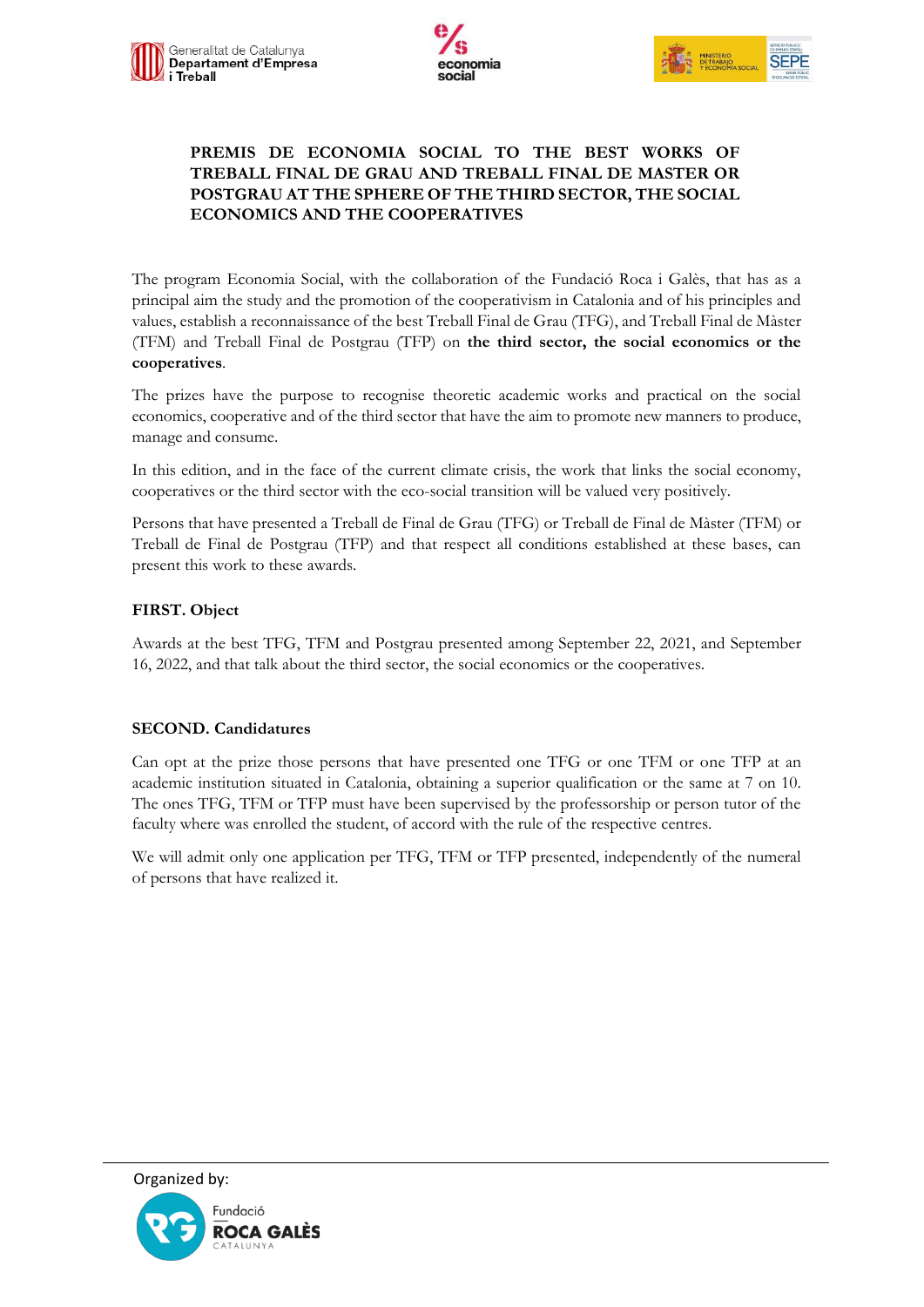





#### **THIRD. Characteristics of the works**

1. The topic of the TFG, TFM or TFP has to reference at topic linked at the third sector, the social economics or the cooperatives.

2. The ones TFG and TFM or TFP, have to have been presented among September 22, 2021, and the September 16, 2022.

3. They have to be original works, which satisfy the rules of the academic institution at what have been presented and have to have been qualified by the university with an equal or superior note at 7.

4. The language employed at the work can be Catalan, Spanish or English.

### **FOURTH. Presentation of applications**

All the relative information at the prizes is available at the web [https://economiasocial.coop/premis.](https://economiasocial.coop/premis)

To be able to opt at the present announcement, the persons interested will have to submit the necessary documentation, among September 22, 2021, and September 16, 2022.

The documentation that it will be necessary to submit is:

- Document 1: Personal data of the authors of the work: name and surnames, e-mail, telephone, DNI/NIE, nationality, sex, date by birth, township of the participant.

- Document 2: A summary of the work of maximum 1.500 characters with spaces. It can be written at Catalan, Spanish or English.

- Document 3: Photocopies of the DNI of the authors.

- Document 4: academic document. Certificate of the office where specify the title of the work, qualification, date of presentation, and name of the tutor. If it considers pertinent, we will be able to request more information for such to verify the validity of the document presented.

- Document 5: Copy of the TFG, TFM or TFP.

- Document 6: blind Version of the TFG, TFM or TFP, at what do not feature any name of the authors, tutors or university at what has elaborated the work, in order that it can be assessed of unnamed way for the tribunal

All the documents have to present at PDF format, with these names: Document 1\_Name and surnames of the person taking part, Document 2 Name and surnames of the person taking part, Document 3\_Name and surnames of the person taking part, Document 4\_Name and surnames of the person taking part, Document 5\_Name and surnames of the person taking part, Document 6\_Name and surnames of the person taking part.

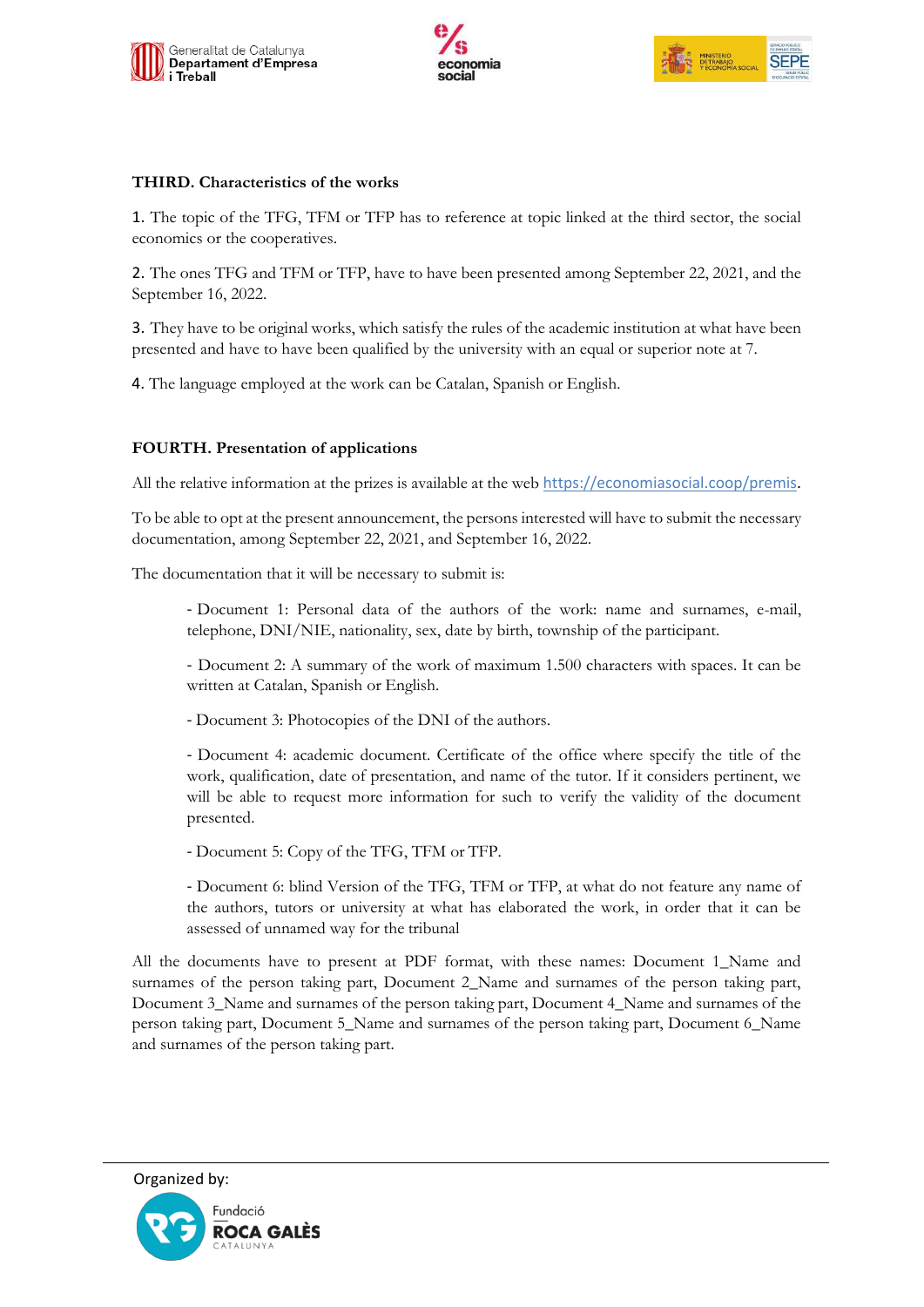





At the case that the work has realized by two persons or more will be necessary to include them at the name of the document.

## **Those applications that do not include all the documentation or that present out of the date established, will be discarded.**

## **FIFTH. Conditions of publication and diffusion**

The presentation of the documentation to opt at the Prize implies to authorize at the program economia social and at the Fundació Roca i Galès giving advertising of the name of the persons rewarded, the title and the summary of the TFG or TFM or TFP, as well as at publishing his image at photographs and videos (realized at the award ceremony or at other moments). Pictures will be able to be spread through any habitual media (television, press, Internet or external modes). The distribution will be done with free character and with the aim to spread the activities of the program economia social. The authors free authorize to the program Economia Social and to the Fundació Roca i Galès editing and publish the works that result finalists.

## **SIXTH. Endowment of the Prize**

Will award a maximum of 7 reconnaissance at the best TFG/TFM or TFP in a public act that will celebrate during the fourth quarter of the 2022.

- **Special prize:** endowment of 1.100 euros + services and products of the Social Market valued at 300€.

- **First prize TFG:** endowment of 1.100 euros + services and products of the Social Market valued at 300€.

- **Second prize TFG:** endowment of 900 euros + services and products of the Social Market valued at 300€.

- **First prize TFM:** endowment of 1.100 euros + services and products of the Social Market valued at 300€.

- **Second prize TFM:** endowment of 900 euros + services and products of the Social Market valued at 300€.

- **First prize TFP:** endowment of 1.100 euros + services and products of the Social Market valued at 300€.

- **Second prize TFP:** endowment of 900 euros + services and products of the Social Market valued at 300€.

At the case that any of the categories stay empty for lack of works or of the quality of the same, the jury will the authority to award more prizes at other categories.

### **SEVENTH Jury and process of selection.**

A tribunal will be named with persons of the following profile:

- Specialised people of the Catalan university sphere.